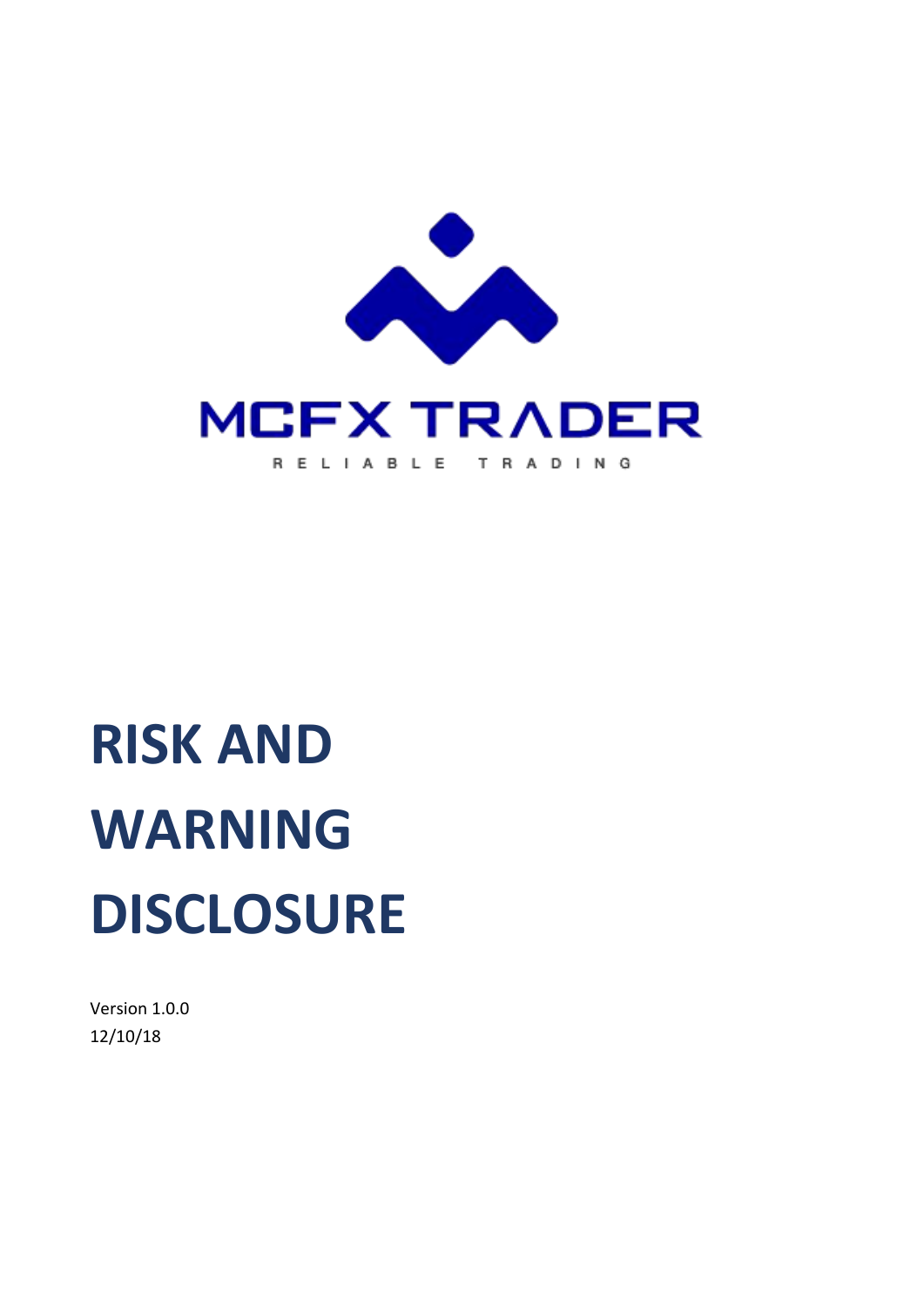

## 1. **Introduction**

- 1.1 Magic Compass (Proprietary) Limited (hereinafter, "The Company") is a Registrar Of proprietary company regulated by the Companies Registry of Seychells with Licence number Co.No.8424256-2.
- 1.2. In compliance with the Law and it's subsequently amended from time to time (hereinafter the "Law") as well as relevant directives and circulars as subsequently issued and amended from time to time (the "Regulations"). the Company has established a Risk And Warning Disclosure Policy (the "Policy") appropriate to the size and organisation of the Company and the nature, scale and complexity of the Company's business.

#### 2. **Risk Disclosure**

2.1. The risk disclosure is meant to inform the user of the potential financial risks of engaging in foreign exchange trading, and should be read in conjunction with the Risk Statement and

Disclosure contained in the <Trading terms and conditions>.<br>2.2. The transaction of such financial instruments known as Forex, fx, or currency, and dealt on a valued basis known as "spot" or "forward", "day trading" and "option", can contain a substantial degree of risk. Before deciding to undertake such transactions with the Company, and indeed, any other firm offering similar services, a user should carefully evaluate whether his/her financial situation is appropriate for such transactions.

2.3.Trading foreign exchange may result in a substantial or complete loss of funds and therefore should only be undertaken with risk capital. The definition of risk capital is funds that are not necessary to the survival of the user. The Company strongly recommends that a user, who is considering trading foreign exchange products, read through all the main topics contained in the Company's website so that he/she may obtain a clear and accurate understanding of the risks inherent to fx trading.

2.4.Opinions and analysis on potential expected market movements contained within the Company's website are not to be considered necessarily precise or timely, and due to the public nature of the internet, the Company cannot at any time guarantee the accuracy of such information. Information provided on this website is intended solely for informational purposes and is obtained from sources believed to be reliable and accurate. Information is in no way guaranteed.